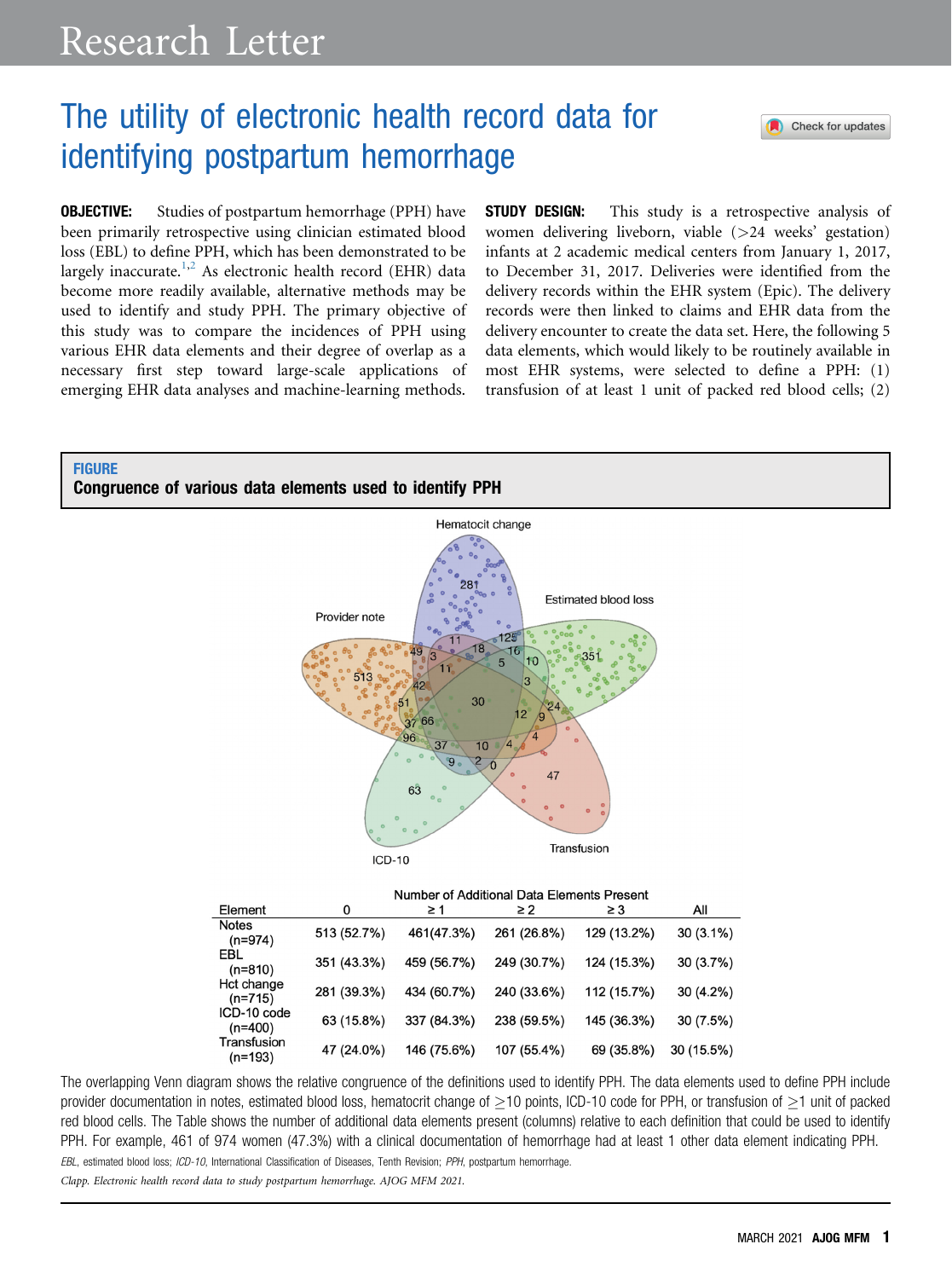<span id="page-1-0"></span>

| Gold standard         | Sensitivity of other data elements |      |            |             |                    |  |  |
|-----------------------|------------------------------------|------|------------|-------------|--------------------|--|--|
|                       | <b>Notes</b>                       | EBL  | Hct change | ICD-10 code | <b>Transfusion</b> |  |  |
| Notes $(n=974)$       |                                    | 26.5 | 25.5       | 30.0        | 7.5                |  |  |
| EBL $(n=810)$         | 31.9                               |      | 38.6       | 22.1        | 12.0               |  |  |
| Hct change $(n=715)$  | 34.7                               | 43.8 |            | 24.5        | 10.4               |  |  |
| ICD-10 code $(n=400)$ | 73.0                               | 44.8 | 43.8       |             | 14.8               |  |  |
| Transfusion $(n=169)$ | 43.2                               | 57.4 | 43.8       | 34.9        |                    |  |  |

Clapp. Electronic health record data to study postpartum hemorrhage. AJOG MFM 2021.

EBL of  $\geq$ 1000 mL documented in the delivery records; (3) documentation of PPH in the provider notes, identified using natural language processing;  $(4) \ge 10$  percentage point change between the admission and any postpartum hematocrit; and (5) the International Classification of Diseases, Tenth Revision (ICD-10), diagnosis code for PPH  $(O72)^3$  $(O72)^3$ . A decrease of 10 or more percentage points was classified as a PPH, similar to previous studies; women without a postdelivery hematocrit were considered to not have had a hemorrhage. $4,5$  $4,5$  ICD-10 codes were applied by clinical staff initially and then reviewed and updated by administrative staff in both institutions. Missing data, which occurred in 6% of observations, were imputed using multiple imputations with chained equations. The incidences were calculated and compared. All analyses were performed using StataSE (version 14.1; StataCorp, College Station, TX). This study was approved by the study institution's intuitional review board.

**RESULTS:** There were 9102 women included in the sample. The incidence of PPH varied by definition: 10.7% using provider documentation  $(n=974)$ , 8.9% using documented EBL (n=810), 7.9% using hematocrit decrease (n=715), 4.4% using diagnosis codes ( $n=400$ ), and 2.1% using transfusion  $(n=193)$ . The [Figure](#page-0-0) shows the congruence of the definitions. The [Table](#page-1-0) shows the sensitivity of the other data elements depending on which is considered the "gold standard" for comparison. Provider documentation of PPH had the least overlap with the other data elements (52.8% of deliveries). Comparatively, 84% of encounters with the ICD-10 code had at least 1 additional EHR data element suggestive of PPH. Transfusion, often considered a marker of severity of PPH, was compared independently to show that 24% of transfusions occurred without other references to PPH.

**CONCLUSION:** We found that the incidence of PPH varied widely on the basis of the criteria used to define hemorrhage, ranging from 2% to 11%. This wide variation demonstrates the challenges in developing a single prediction model for a clinical outcome if multiple, noninclusive definitions could be used, such as for PPH or severe maternal morbidity. The emerging use of EHR data and analytical methods to extract information offers the ability to efficiently conduct population-level analyses. Although individual data elements may lack specificity, the congruence may be helpful in identifying true positives or those considered to be clinically significant. Notably, the ICD-10 diagnosis code had a high degree of overlap with other accepted definitions of PPH, suggesting it may be an appropriate approach to study PPH, but this finding may not be generalizable to other institutions. The advancement of machine-learning methods in combination with EHR data provides a novel opportunity to conduct population-based analyses with more precisely identified outcomes and exposures.

Mark A. Clapp, MD, MPH Department of Obstetrics and Gynecology Massachusetts General Hospital 55 Fruit St., FND 4 Boston, MA 02114 Center for Quantitative Health Division of Clinical Research Department of Psychiatry Massachusetts General Hospital Boston, MA [mark.clapp@mgh.harvard.edu](mailto:mark.clapp@mgh.harvard.edu)

Thomas H. McCoy, Jr, MD Center for Quantitative Health Division of Clinical Research Department of Psychiatry Massachusetts General Hospital Boston, MA Department of Medicine Massachusetts General Hospital Boston, MA

Kaitlyn E. James, PhD, MPH Department of Obstetrics and Gynecology